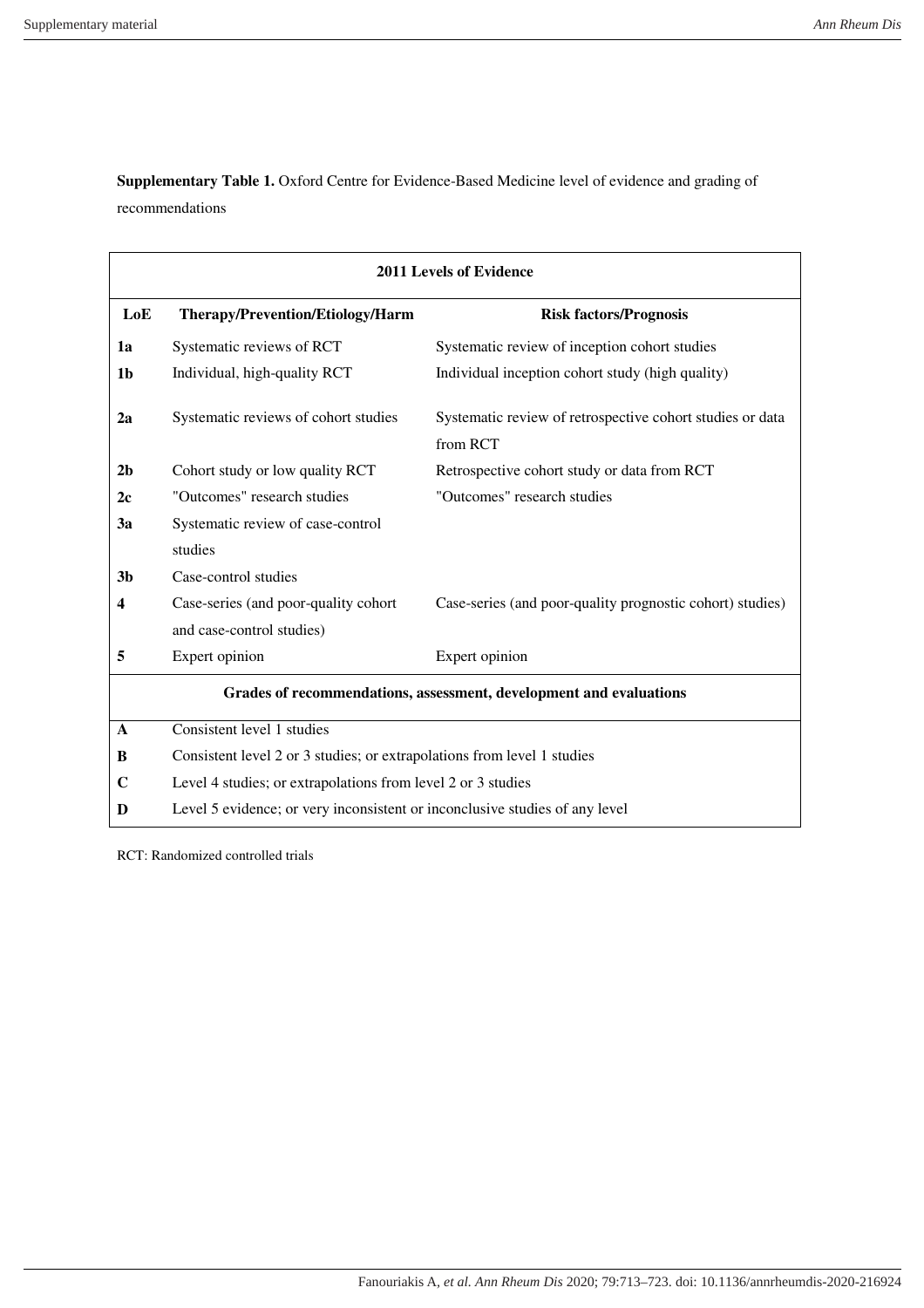**Supplementary Table 2.** The 2003 International Society of Nephrology/Renal Pathology Society (ISN/RPS) histologic classification of LN, together with recent recommendations (2018)

| <b>Class I</b>   | Minimal mesangial lupus nephritis                                                          |  |  |
|------------------|--------------------------------------------------------------------------------------------|--|--|
|                  | Normal glomeruli by light microscopy, but mesangial immune deposits by                     |  |  |
|                  | immunofluorescence                                                                         |  |  |
| <b>Class II</b>  | <b>Mesangial proliferative</b>                                                             |  |  |
|                  | Purely mesangial hypercellularity of any degree or mesangial matrix expansion by           |  |  |
|                  | light microscopy, with mesangial immune deposits                                           |  |  |
|                  | A few isolated subepithelial or subendothelial deposits may be visible by                  |  |  |
|                  | immunofluorescence or electron microscopy, but not by light microscopy                     |  |  |
| <b>Class III</b> | <b>Focal lupus nephritis</b>                                                               |  |  |
|                  | Active or inactive focal, segmental, or global endocapillary or extracapillary             |  |  |
|                  | glomerulonephritis involving <50% of all glomeruli, typically with focal                   |  |  |
|                  | subendothelial immune deposits, with or without mesangial alterations                      |  |  |
| <b>Class IV</b>  | <b>Diffuse lupus nephritis</b>                                                             |  |  |
|                  | Active or inactive diffuse, segmental or global endocapillary or extracapillary            |  |  |
|                  | glomerulonephritis involving $\geq 50\%$ of all glomeruli, typically with diffuse          |  |  |
|                  | subendothelial immune deposits, with or without mesangial alterations. This class is       |  |  |
|                  | divided to <i>diffuse segmental</i> (IV-S) lupus nephritis when $\geq$ 50% of the involved |  |  |
|                  | glomeruli have segmental lesions and <i>diffuse global</i> (IV-G) when $\geq$ 50% of the   |  |  |
|                  | involved glomeruli have global lesions. Segmental is defined as a glomerular lesion        |  |  |
|                  | that involves less than half of the glomerular tuft. This class includes cases with        |  |  |
|                  | diffuse wire loop deposits but with little or no glomerular proliferation                  |  |  |
| <b>Class V</b>   | <b>Membranous lupus nephritis</b>                                                          |  |  |
|                  | Global or segmental subepithelial immune deposits or their morphologic sequelae            |  |  |
|                  | by light microscopy and by immunofluorescence or electron microscopy, with or              |  |  |
|                  | without mesangial alterations                                                              |  |  |
|                  | Class V nephritis may occur in combination with class III or class IV, in which case       |  |  |
|                  | both will be diagnosed                                                                     |  |  |
|                  | Class V nephritis may show advanced sclerotic lesions                                      |  |  |
| <b>Class VI</b>  | Advanced sclerotic lupus nephritis                                                         |  |  |
|                  | $\geq$ 90% of the glomeruli globally sclerosed without residual activity                   |  |  |
|                  |                                                                                            |  |  |
|                  |                                                                                            |  |  |
|                  |                                                                                            |  |  |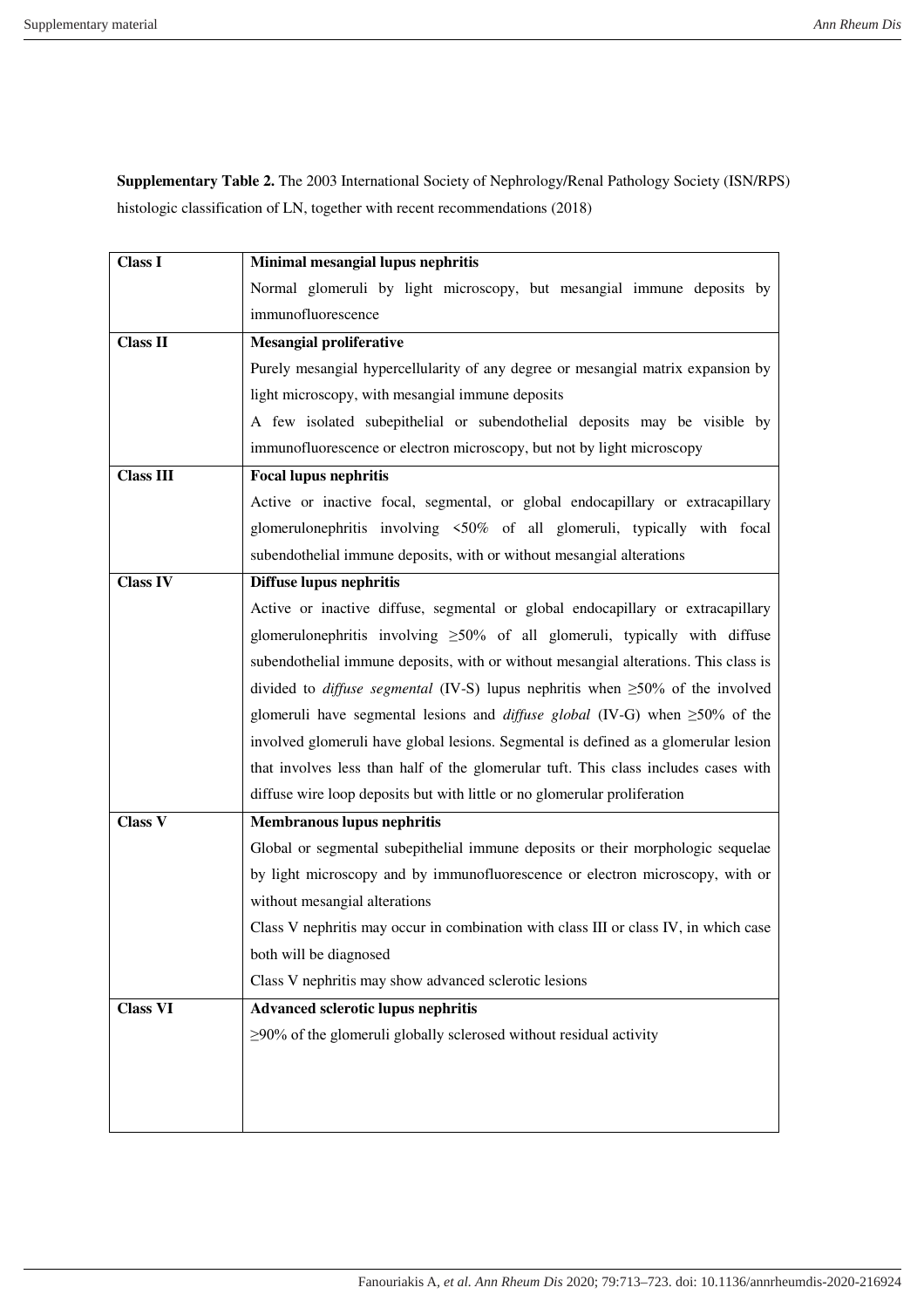| <b>Revision of LN</b> | <b>Activity/Chronicity</b>                                                              |  |
|-----------------------|-----------------------------------------------------------------------------------------|--|
| <b>Classification</b> | Modification of the NIH lupus nephritis activity and chronicity scoring system, to be   |  |
| (2018)                | used instead of the currently used A, C, and A/C parameters                             |  |
|                       |                                                                                         |  |
|                       | Global and segmental lesions in class IV                                                |  |
|                       | Elimination of segmental and global subdivions of class IV in view of lack of           |  |
|                       | clinical utility                                                                        |  |
|                       |                                                                                         |  |
|                       | <b>Endocapillary lesions of class III/IV</b>                                            |  |
|                       | The term endocapillary proliferation replaced by endocapillary hypercellularity         |  |
|                       |                                                                                         |  |
|                       | Histopathological definitions adjusted                                                  |  |
|                       | Mesangial hypercellularity, cellular crescents, fibrous crescents were given new        |  |
|                       | definitions. It is also adviced to indicate whether interstitial inflammation occurs in |  |
|                       | presence or absence of interstitial fibrosis                                            |  |